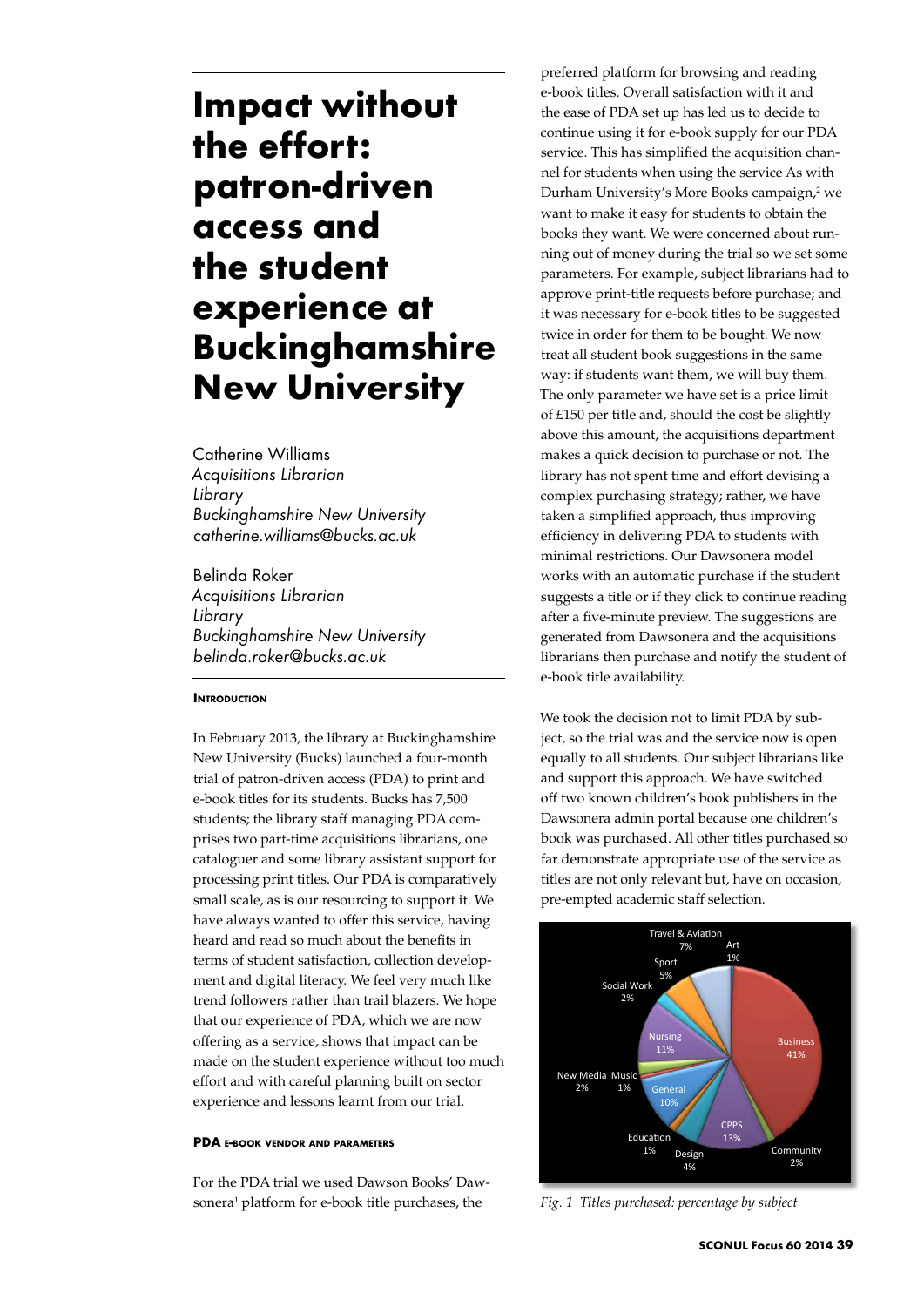#### **PDA for print titles**

During the trial we used Amazon's wish list for students to compile their print-title suggestions. We did not specify how many titles they could suggest, so we were occasionally inundated with requests. We involved subject librarians in vetting suggestions, which meant that time and communication weren't used very effectively, and this was reflected in student feedback. We have now established a more efficient workflow which improves the handling print-title suggestions. Students complete an online request form and send an email which is picked by up by the acquisitions department. Requests are then ordered on Amazon, Abebooks or another online source.





An email is sent to the student confirming that a reservation has been made and indicating where the book can be collected from. When it arrives, the book is given priority accessioning, cataloguing, covering and labelling, with the aim of having it ready for collection the same day. The student is notified by email and text. We have had a relatively small number of print-title requests so far. For the service to have the desired impact, an instant response to the request is necessary; so far our workflow responds well.

#### **PDA and search discovery**

Students access library-purchased e-books and the Daswonera platform through LibrarySearch, our search discovery tool. Dawsonera is set as a searchable resource in the Primo Central Index and all its titles are visible when the search is expanded beyond library-owned materials. Students are then able to suggest titles for purchase or take a five-minute preview.

There is no need to flood our Sirsi Dynix Symphony library management system with thousands of MARC records, with the subsequent

upheaval and effort this has caused a number of other institutions. We do not have to manage the removal of MARC records, with the risk of leaving a few stray records behind; nor are we facing a potential rise in maintenance costs for a vastly enlarged library catalogue. We find the process of offering PDA through our search discovery tool efficient and time effective.

#### **PDA and Symphony**

Our PDA service had been operational for around two months by mid-November 2013, by which time138 titles had been purchased.

#### *Fig. 3 Number of titles purchased per week*

Our acquisitions workflow uses electronic data **Number of the second contract of the second contract of the second contract of the second contract of the second contract of the second contract of the second contract of the second contract of the second contract of the** 



interchange (EDI) and shelf-ready supply with Electronic Data Interchange For Administration, Commerce and Transport (EDIFACT) reports delivering acquisitions data automatically into Symphony. PDA print and e-book acquisition has to fit into our workflow without too much additional effort. We receive purchase notification of e-books, MARC records and e-book invoices from Dawson Books by email. In Symphony, we use a blanket order form with multiple order lines for each PDA e-book title. These order lines are created manually by the acquisitions librarians. MARC records are loaded by our cataloguer and the acquisitions department manually input the invoices in Symphony. Because our acquisitions workflow maximises EDI delivery, we can afford the time for the manual aspects of PDA acquisition.

A brief title record is created in Symphony, a basic order is attached to this record and a reservation placed for the student.

#### **PDA and promotion**

To promote or not to promote PDA! Our caution was based on the experience of other higher education institutions such as the University of Roehampton, where students managed to spend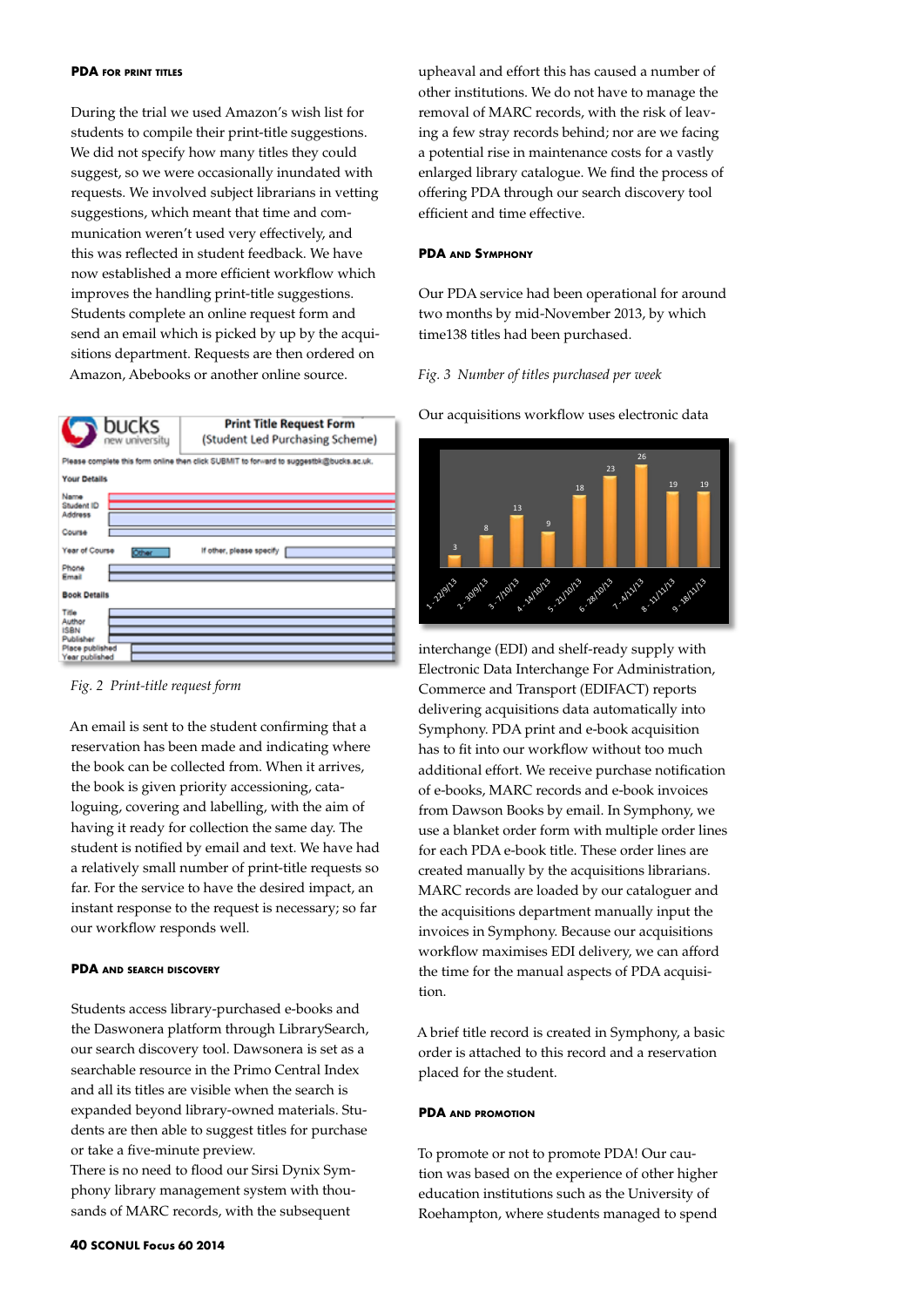£30,000 in 21 days. So our trial had a very soft launch and our students found PDA without the need for active promotion; they bought 100 e-book titles during the first eleven weeks and spent around £5,000. When the number of titles selected began to plateau during April 2013, we decided to promote the trial. Students who participated gave us feedback on how they found out about PDA (see Fig. 4).



## *Fig. 4 Student feedback on how they heard about the trial*

We have used the following channels to promote the service

- • Twitter @BucksLib, @bucksnewuni
- BucksStudent newspaper
- **Blackboard VLE**
- • Digital display screens around the university

# Need a book that isn't in the Library?







# *Fig. 6 Promotion of PDA on @BucksLib*

These are our standard channels of communication for making announcements to students. We are considering encouraging a wider student following by making greater use of our student texting service.'.

#### **Collection development**

Our subject librarians expressed concern over the relevance of titles purchased by students. At face

value, suggested print and e-book titles appear relevant. However, in the longer term, a more in-depth analysis of usage statistics of studentpurchased titles is needed in order to provide evidence for PDA as an ongoing service. It is too soon to draw a conclusion on whether these titles contribute positively to the library's collection development, but it is something that we shall analyse and use to support the case for continuing to offer PDA as a service.

#### **Measuring the impact of PDA**

Student feedback from our four-month trial told us that September to January would be the optimum time to offer a PDA service, so our current service started in September and will run until the £20,000 is spent.

The admin portal in Dawsonera will enable us to collect and analyse usage statistics of studentselected titles. However, qualitative as well as quantitative data are needed for measuring impact. A title accessed only once may have more impact on the student experience than one accessed more frequently. In order to gather valuable qualitative data to measure impact, we shall ask those students who have made suggestions to fill in a feedback survey; however, it will always